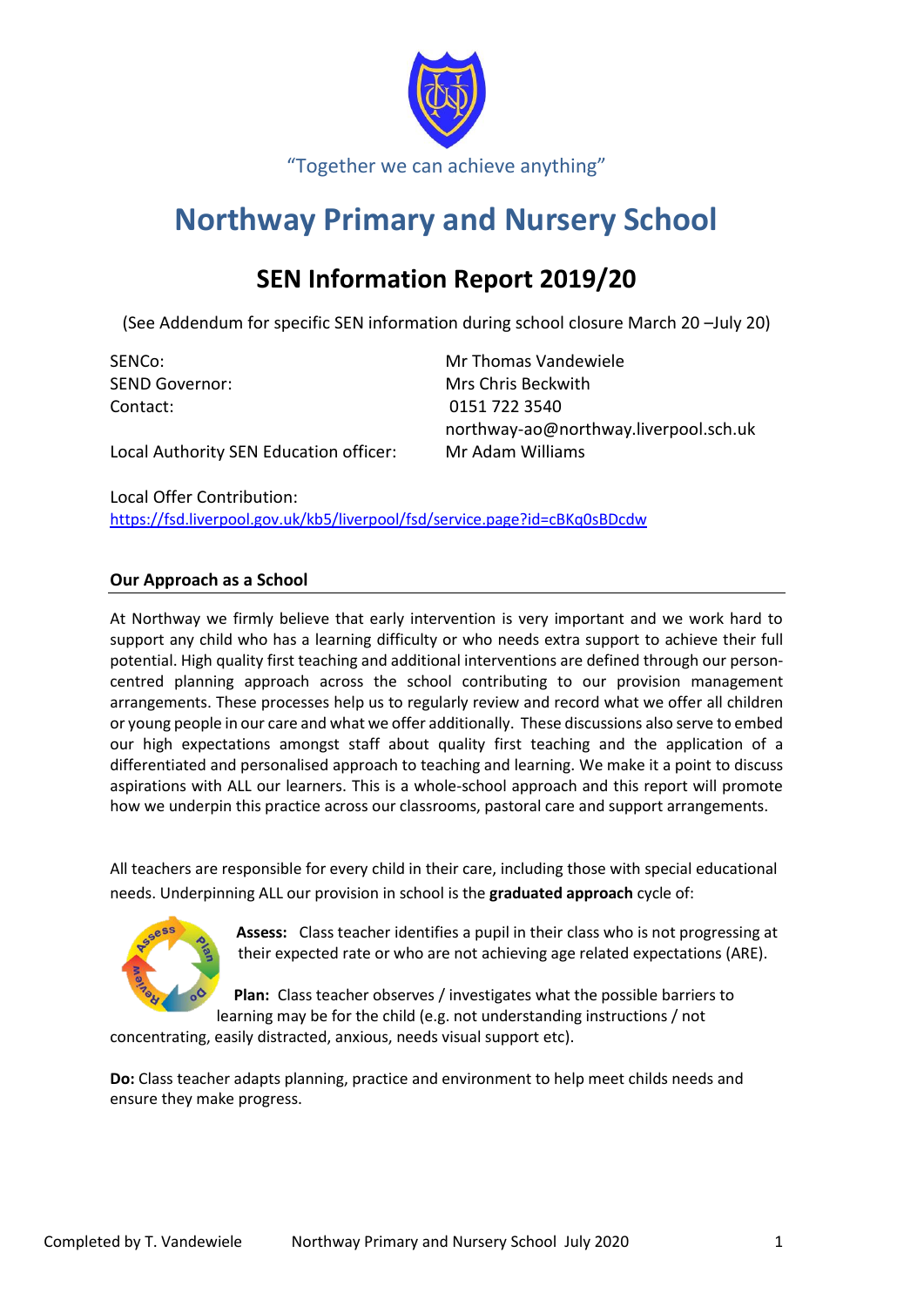**Review:** Class teacher monitors effect and impact of strategies put in place over a period. Having consulted with children, young people and their parents, all our additional provision (internal or external) is based on an agreed outcomes approach and these are discussed with the professionals that offer the support to your child/young person and hold both our internal/external providers and ourselves to account.



## **Special Educational Needs (SEN):**

The SEND Code of Practice (January 2015) specifies 4 Broad Areas of Need here and this includes more specific needs;

- 1. Communication and interaction
- 2. Cognition and learning
- 3. Social, emotional and mental health
- 4. Sensory and/or physical needs

We have 60 children on our SEND register, 51 **children are at SEND school Support, 9 pupils have an Education, Health Care plan (EHCP) and 2 are currently going through the assessment..**

As a school we have 16% of our school cohort identified as having special educational needs or disabilities (SEND), compared to the National figure of 14%. In school 2.4% of these children have an Education, Health and Care plan compared to the National Figure of 1.5%. Two additional pupils are currently in the process of Statutory Assessment by the Local Authority.

22 children (36%) of those listed on the register are identified as having SEN linked to Communication and Interaction (including speech and language difficulties and problems with social interaction).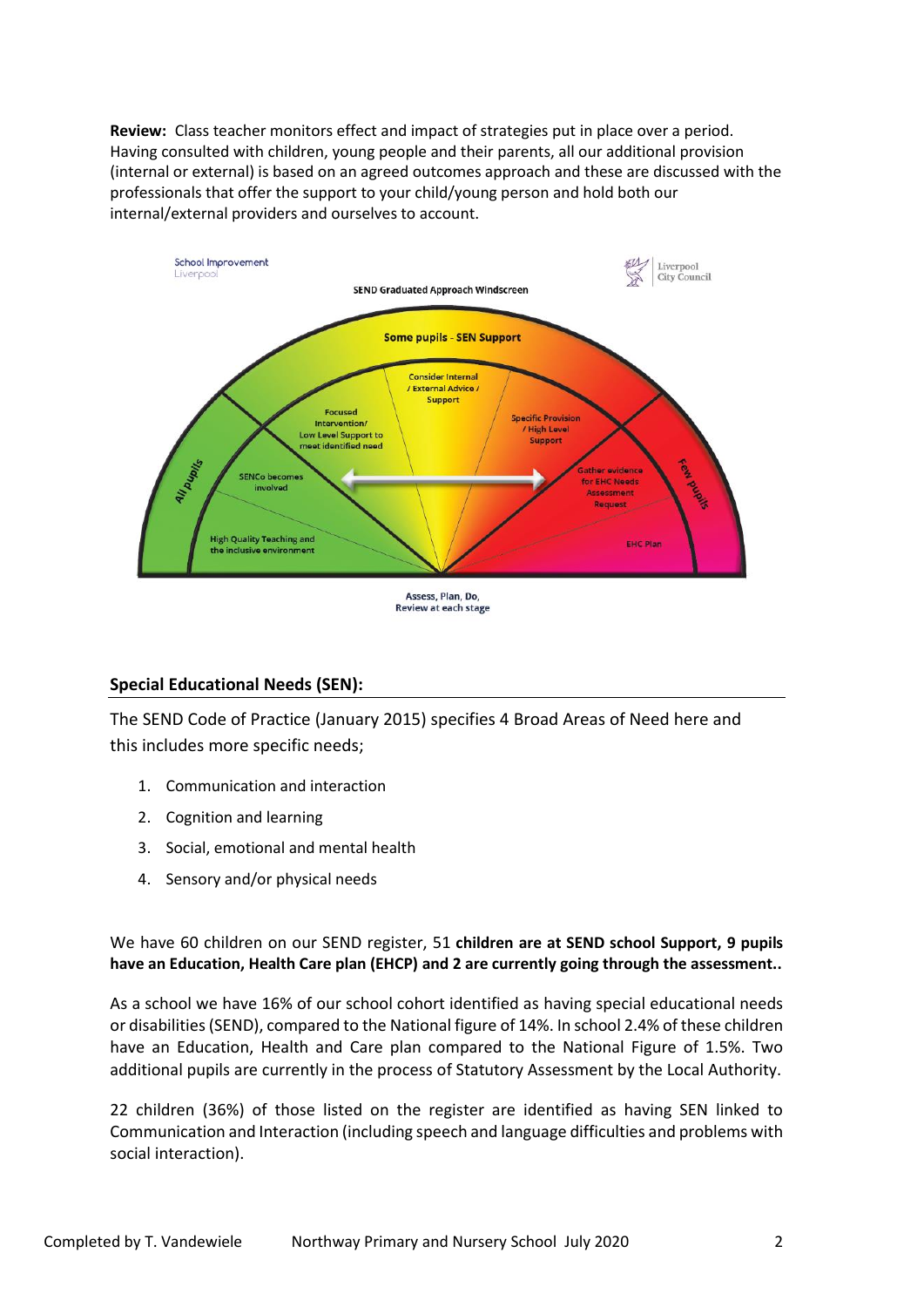15 children (25%) of those listed on the register are identified as having SEN linked to Cognition and Learning (including maths, reading, writing and spelling etc.).

20 children (33%) of those listed on the register are identified as having SEN linked to Social, Emotional and Mental Health Difficulties (including ADHD, ADD, Attachment Disorder and anxiety).

3 children (6%) of those listed on the register are identified as having SEN linked to Sensory and Physical Needs (including disabilities such as those affecting sight and mobility).

## **1. Communication and interaction**

Children and young people with speech, language and communication needs (SLCN) have difficulty in communicating with others. This may be because they have difficulty saying what they want to, understanding what is being said to them or they do not understand or use social rules of communication. The profile for every child with SLCN is different and their needs may change over time. They may have difficulty with one, some or all of the different aspects of speech, language or social communication at different times of their lives.

Children and young people with an Autism Spectrum Conditon, including Asperger's Syndrome and Autism, are likely to have particular difficulties with social interaction. They may also experience difficulties with language, communication, social interaction and imagination, which can impact on how they relate to others.

|           | <b>Provision</b>                                                                                                     |
|-----------|----------------------------------------------------------------------------------------------------------------------|
|           | Tasks adapted to the level of the individual child                                                                   |
|           | Small group or one to one support when appropriate                                                                   |
|           | Relevant and specific interventions                                                                                  |
|           | Access to additional specialist support and/or Mentors as required                                                   |
| $\bullet$ | Use of specialist equipment where necessary e.g. visual support, Barrier Games,<br>visual timetables, privacy boards |
|           | Speech and Language programmes provided by a Speech Therapist                                                        |
|           | Talking Partners Intervention groups                                                                                 |
|           | Social skill groups e.g. Time to Talk, Socially Speaking                                                             |
|           | Advice and support from Purple Circle Autism Outreach and/or SaLT/SENISS<br>Lego Therapy KS1/2                       |
|           |                                                                                                                      |

## **2. Cognition and learning**

Support for learning difficulties may be required when children and young people learn at a slower pace than their peers, even with appropriate differentiation. Learning difficulties cover a wide range of needs, including moderate learning difficulties (MLD), severe learning difficulties (SLD), where children are likely to need support in all areas of the curriculum and associated difficulties with mobility and communication, through to profound and multiple learning difficulties (PMLD), where children are likely to have severe and complex learning difficulties as well as a physical disability or sensory impairment.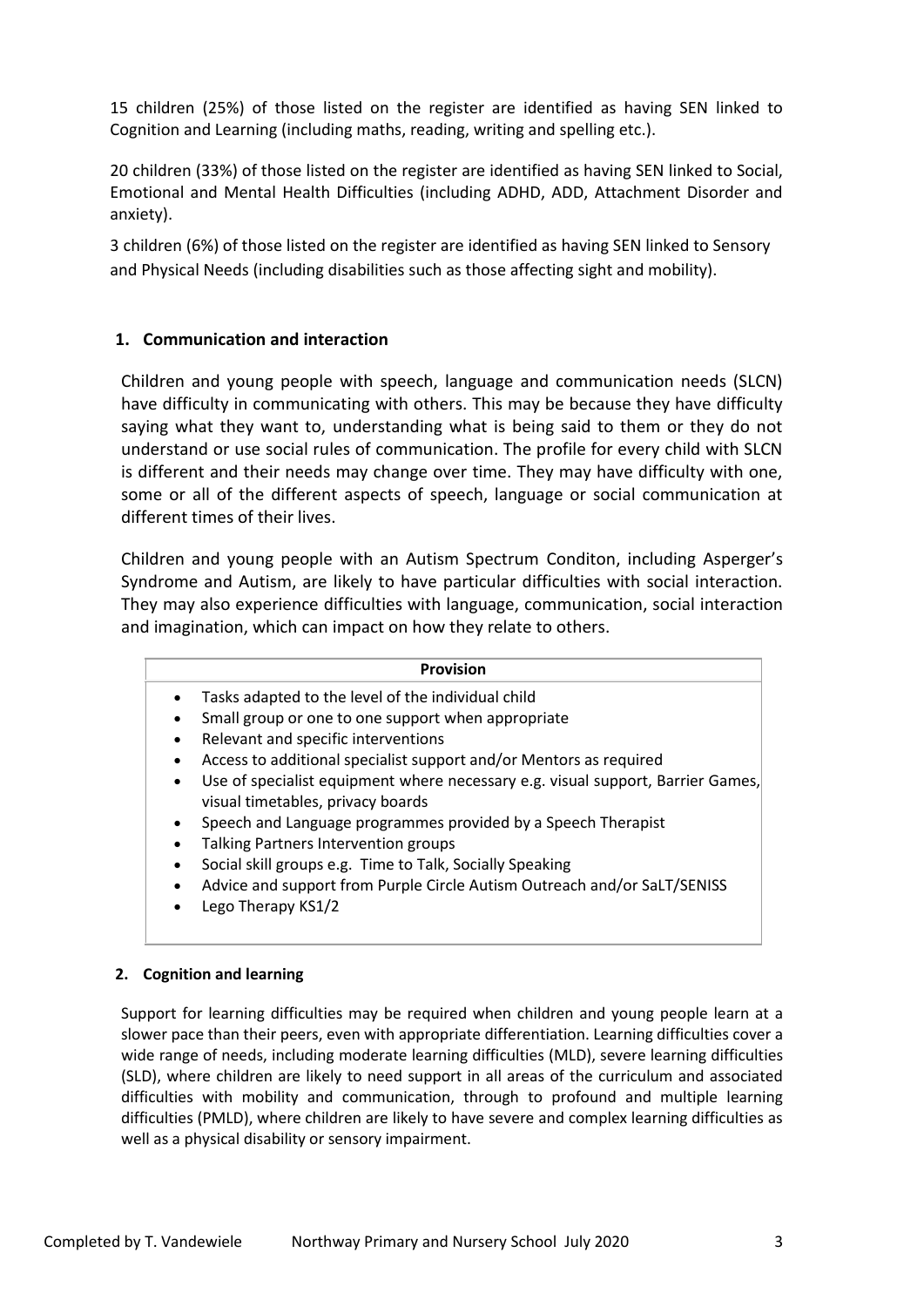Specific learning difficulties (SpLD), affect one or more specific aspects of learning. This encompasses a range of conditions such as dyslexia, dyscalculia and dyspraxia.

#### **Provision**

- Quality first teaching
	- Tasks adapted to the level of the individual child
- small group or one to one support when appropriate
- Individual targets where appropriate –recorded on One Page Profile and reviewed termly
- Access to additional specialist support as required e.g. SENISS, EP, Valley High
- Use of specialist equipment where necessary e.g. access to laptops/software, sloping desk tops, coloured exercise books and overlays
- Time bound, focussed intervention groups
- 1:1 or 1:2 specialist programmes for children with high needs
- Example of interventions are :Toe by toe, Nessy reading, Project X-code , Volunteer readers, Handwriting without tears, Letter join, Speed up handwriting, On Track Maths Dynamo Maths Max's marvellous Maths.

#### **3. Social, emotional and mental health**

Children and young people may experience a wide range of social and emotional difficulties which manifest themselves in many ways. These may include becoming withdrawn or isolated, as well as displaying challenging, disruptive or disturbing behaviour. These behaviours may reflect underlying mental health difficulties such as anxiety or depression, self-harming or physical symptoms that are medically unexplained. Other children and young people may have disorders such as attention deficit disorder, attention deficit hyperactive disorder or attachment disorder. We recognise the importance of positive mental health and the impact this has on learning. We have 2 full time Mentors as part of our school staff.

|           | <b>Provision</b>                                                                        |
|-----------|-----------------------------------------------------------------------------------------|
| $\bullet$ | Small group or one to one support                                                       |
| ٠         | Adaptations to the environment where necessary e.g. work station, individual<br>visuals |
| $\bullet$ | Pupil profile                                                                           |
| ٠         | ROAR Approach to mental health                                                          |
| ٠         | <b>SEMH Mentors</b>                                                                     |
| ٠         | Individual support sessions                                                             |
| ٠         | Behaviour Management Plan                                                               |
|           | Pass to access Smile For A While Lunchtime club                                         |
|           | Time to Talk                                                                            |
| $\bullet$ | <b>Friendship Group</b>                                                                 |
| ٠         | Socially Speaking Intervention                                                          |
| ٠         | Lego Therapy                                                                            |
| $\bullet$ | Seedlings, ADHD foundation, EMHP                                                        |
| $\bullet$ | Drawing Therapy                                                                         |
|           | Referrals to CAMHs, YPAS, MYA for counselling                                           |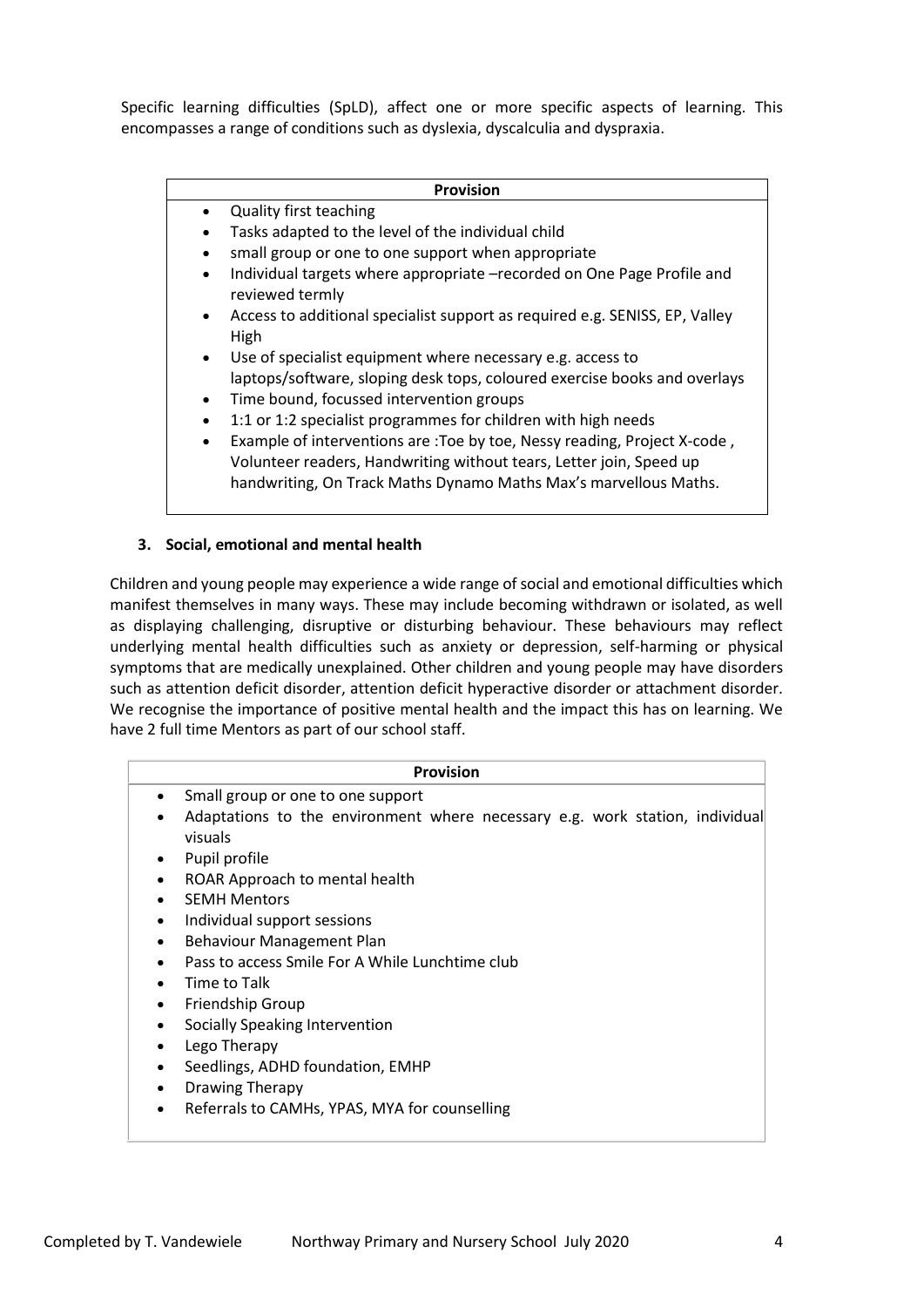## **4. Sensory and/or physical needs**

Some children and young people require special educational provision because they have a disability which prevents or hinders them from making use of the educational facilities generally provided. These difficulties can be age related and may fluctuate over time. Many children and young people with vision impairment (VI), hearing impairment (HI) or a multi-sensory impairment (MSI) will require specialist support and/or equipment to access their learning. Children and young people with an MSI have a combination of vision and hearing difficulties, which makes it even more difficult for them to access the curriculum or study programme than for those with a single sensory impairment.

| <b>Provision</b>                                                                          |  |  |
|-------------------------------------------------------------------------------------------|--|--|
| <b>Quality first teaching</b><br>$\bullet$                                                |  |  |
| Tasks adapted to the level of the individual child<br>$\bullet$                           |  |  |
| Small group or one to one support when appropriate<br>٠                                   |  |  |
| Adaptations to the environment where necessary                                            |  |  |
| Access to additional specialist support as required e.g. Sensory Team,<br>$\bullet$       |  |  |
| Physiotherapists, Education Psychologist                                                  |  |  |
| Use of specialist equipment where necessary e.g. access to laptops/software,<br>$\bullet$ |  |  |
| sloping desk tops, tangle toys, trampette, spinning cone, sensory kit, books and          |  |  |
| overlays, ear defenders                                                                   |  |  |
| Time bound, focussed intervention Groups e.g. Handwriting without tears,<br>$\bullet$     |  |  |
| <b>Clever Fingers</b>                                                                     |  |  |
| 1:1 or 1:2 specialist programmes for children with high needs e.g. Occupational           |  |  |

Health (OT)T programme written by OT, Sensory Diet

Some children and young people with a physical disability (PD) require additional ongoing support and equipment to access all the opportunities available to their peers.

We have internal processes for monitoring quality of provision and assessment of need.These include data analysis, book scrutiny, regular monitoring cycle, leadership meeting, pupil progress meeting, observations of LSA s delivering interventions, classroom observations and interviews with children receiving support.

## **Co-producing with children, young people and their parents**

Involving parents and learners in the dialogue is central to our approach and we do this through:

| <b>Action/Event</b>                                                  | Who's involved                                                                                         | <b>Frequency</b>                            |
|----------------------------------------------------------------------|--------------------------------------------------------------------------------------------------------|---------------------------------------------|
| One Page Profiles                                                    | Pupil, class teacher, parents,<br>child and input from SENISS/EP<br>where appropriate                  | Termly-copies given at parent's<br>evening  |
| Meet the teacher evening                                             | Parents, pupils, Staff                                                                                 | Termly                                      |
| Early Help Assessment Tool<br>(EHAT) meetings and review<br>meetings | Parent/s, School lead any<br>internal and external<br>professions involved in<br>supporting the family | EHAT is reviewed at least every<br>12 weeks |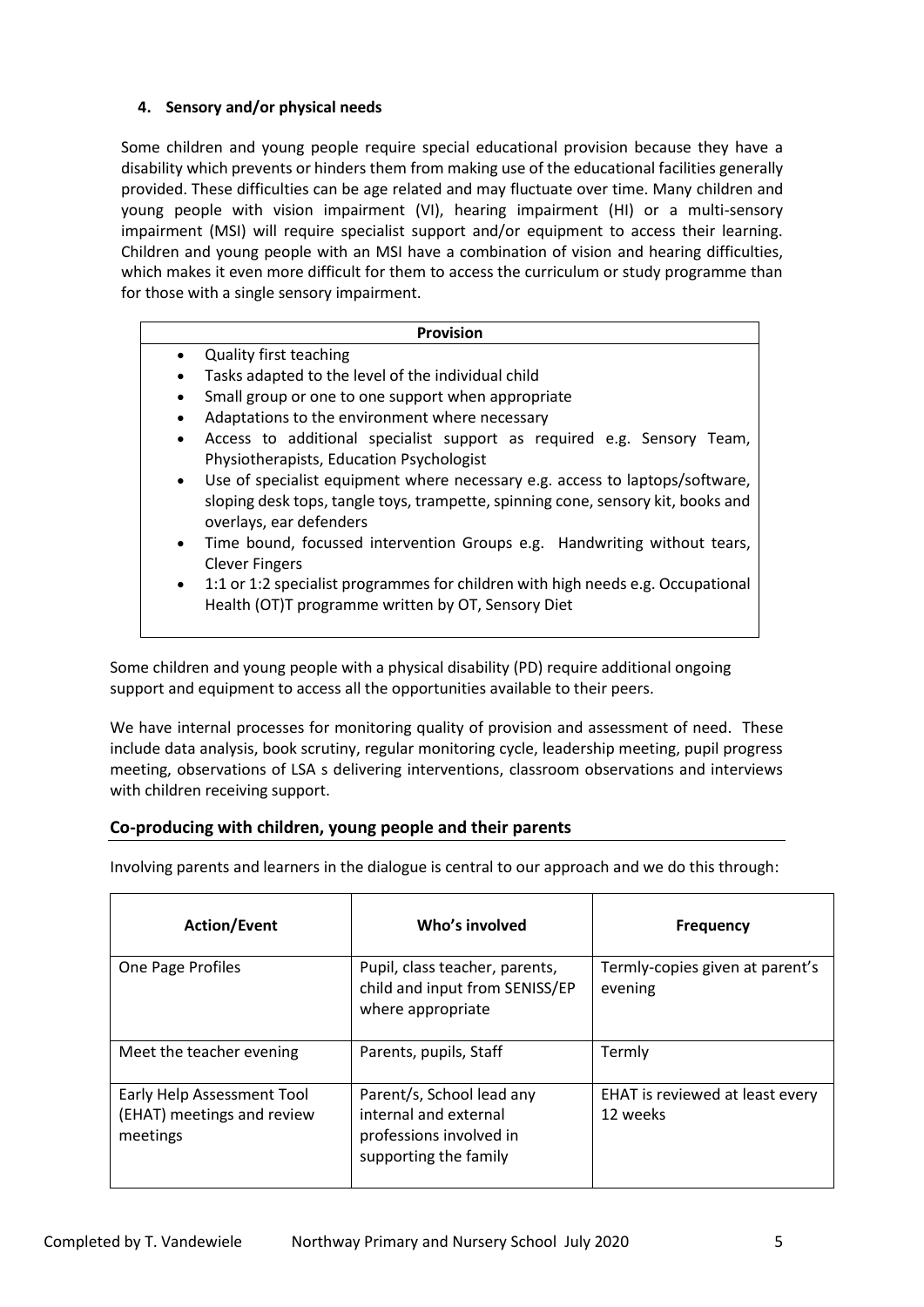| Education, Health and Care Plan<br>Requests (EHCP) | Class teacher, TA, parents, pupil                                                                                                          | As required when an EHCP<br>assessment has been requested<br>by the school in partnership<br>with the parent |
|----------------------------------------------------|--------------------------------------------------------------------------------------------------------------------------------------------|--------------------------------------------------------------------------------------------------------------|
| <b>EHCP Annual Reviews</b>                         | Child, parents, school, all<br>outside professionals involved<br>in supporting the child and<br>Representative from the Local<br>Authority | Annually                                                                                                     |
| Attendance at transition<br>meetings               | SENCo, Parent, Staff from<br>previous or receiving school                                                                                  | As required                                                                                                  |

## **Staff development and Qualifications**

We are committed to developing the ongoing expertise of our staff. This year, we have put in additional training to support all staff to identify needs early and to empower them to take actions, we have purchased Dynamo Maths to support KS2 children, Reading plus and Word Shark 5.Our SENCo attended the School Improvement SEN Briefing in March and November.

Other training has included:

- Safeguarding training for all staff
- Mental Health First Aider
- PIVOTAL approach to behaviour
- Talking Partners
- ASD-all KS1/2 TAs and 1:1 LSAs
- ASD Awareness Raising session for all Supervisory Assistants
- CAMHs training re anxiety/bereavement- Mentors
- Training for all teaching staff in using PIVATs 5 to track the progress of children working outside of Year Group Expectations
- GDPR Compliance
- Sensory Processing all teaching staff- P.Griffiths, Purple Circle
- Personalised training re children with P. Griffiths
- Purple Circle-Social story training
- Training for all SAs in Awareness Raising of ASD
- Termly Consortia Meetings
- MYA ROAR-Response to Mental Health in Schools
- Talk and Draw
- PIVATS training and coaching L. Seecks Valley High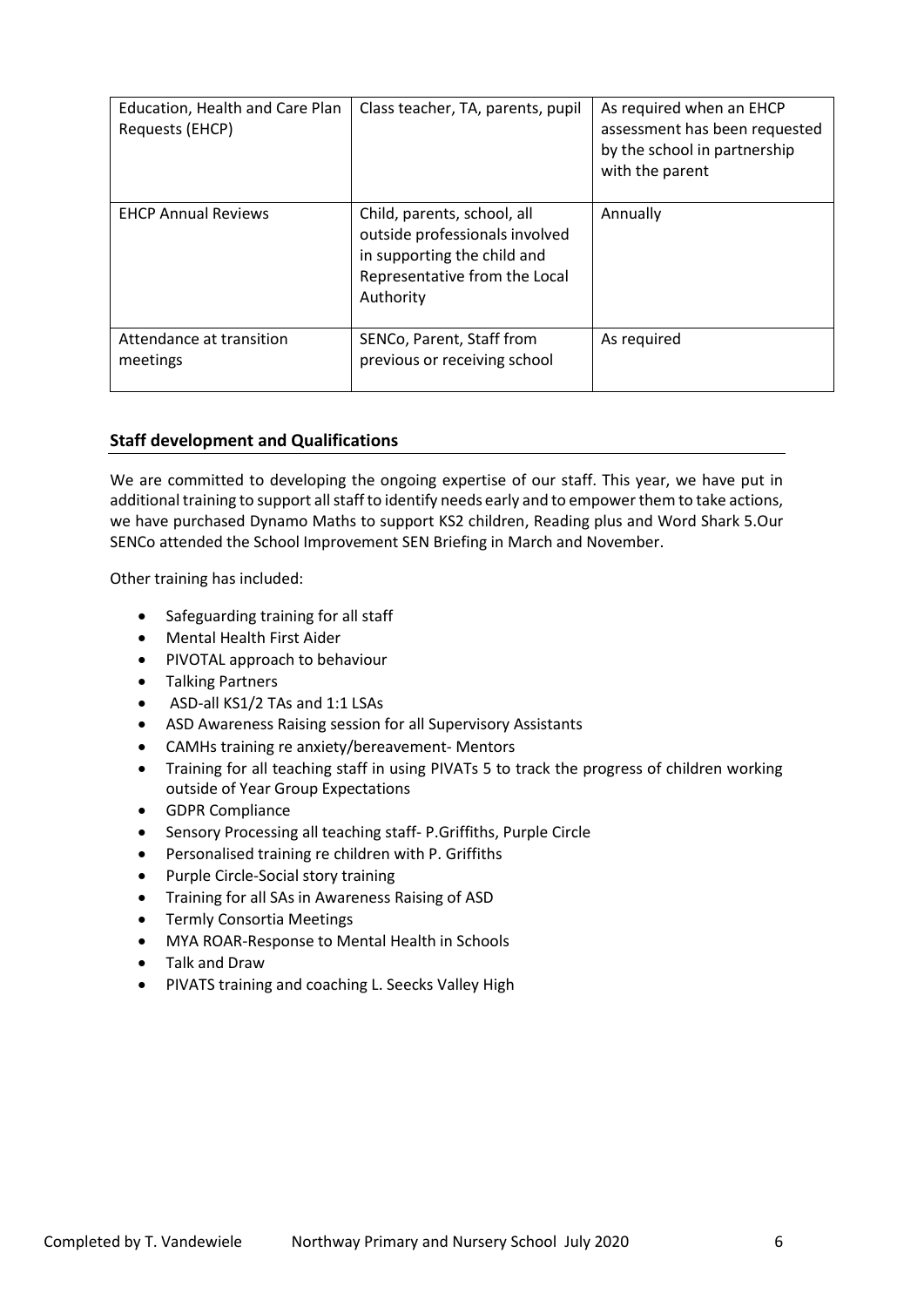## **Staff deployment**

Considerable thought, planning and preparation goes into utilising our support staff to ensure children achieve the best outcomes, this includes for them to gain independence and are prepared for adulthood from the earliest possible age.

Each Reception class has a full time TA and every other class has a TA for the morning. In addition there is a team of Teaching Assistants who deliver intervention, directed and monitored by the leadership team.

During lessons, teaching assistants are managed by the class teachers who are responsible for managing and directing them according to the needs of the children in their class.

We have an SEMH team made of 2 Mentors and lead by our SENCo. This team is non-class based and provides intervention support for children who are experienced Social Emotional and Mental Health difficulties. The intervention target children with SEND, Emotional and Mental health difficulties and Pupil Premium children, aimed at diminishing the differences in attainment and providing support required to meet individual and group needs.

#### **Finance**

The school SENd budget has been spent on the allocation of staff and resources according to where the highest level of need is. Staff are allocated according to their skill set and areas of expertise. This is reviewed annually by the Senior Leadership Team.

Our notional SEN budget was deployed in the following ways

- Support staff (additional to quality first provision)
- Additional teaching resources
- Staff Continuous Professional Development (CPD)
- Time for the SENCo to meet with parents and other relevant professionals
- Purple Circle sessions 6 visits per year
- Weekly ½ day support from YPAS (Seedling) (Additional to CONSORTIA ½ allocation)
- Weekly ½ day support from Valley High Learning support

#### **School External Partnerships and Transition Plans**

Our academic assessment for children and young people with special educational needs is moderated through our cluster of schools and neighbouring partners.

This year, we worked with our feeder partners to welcome *10* children and young people with special educational needs or disabilities and we supported **6 children** transition to their next phase in education at a variety of High schools.

We also have 1 child that is educated at Specialist resources the city. We have termly transition meetings with New Height

Our transition approach included:

- Attending transition meetings of those children at SEN Support prior to their admission.
- Providing transition books with photographs for some pupils to use over the holidays.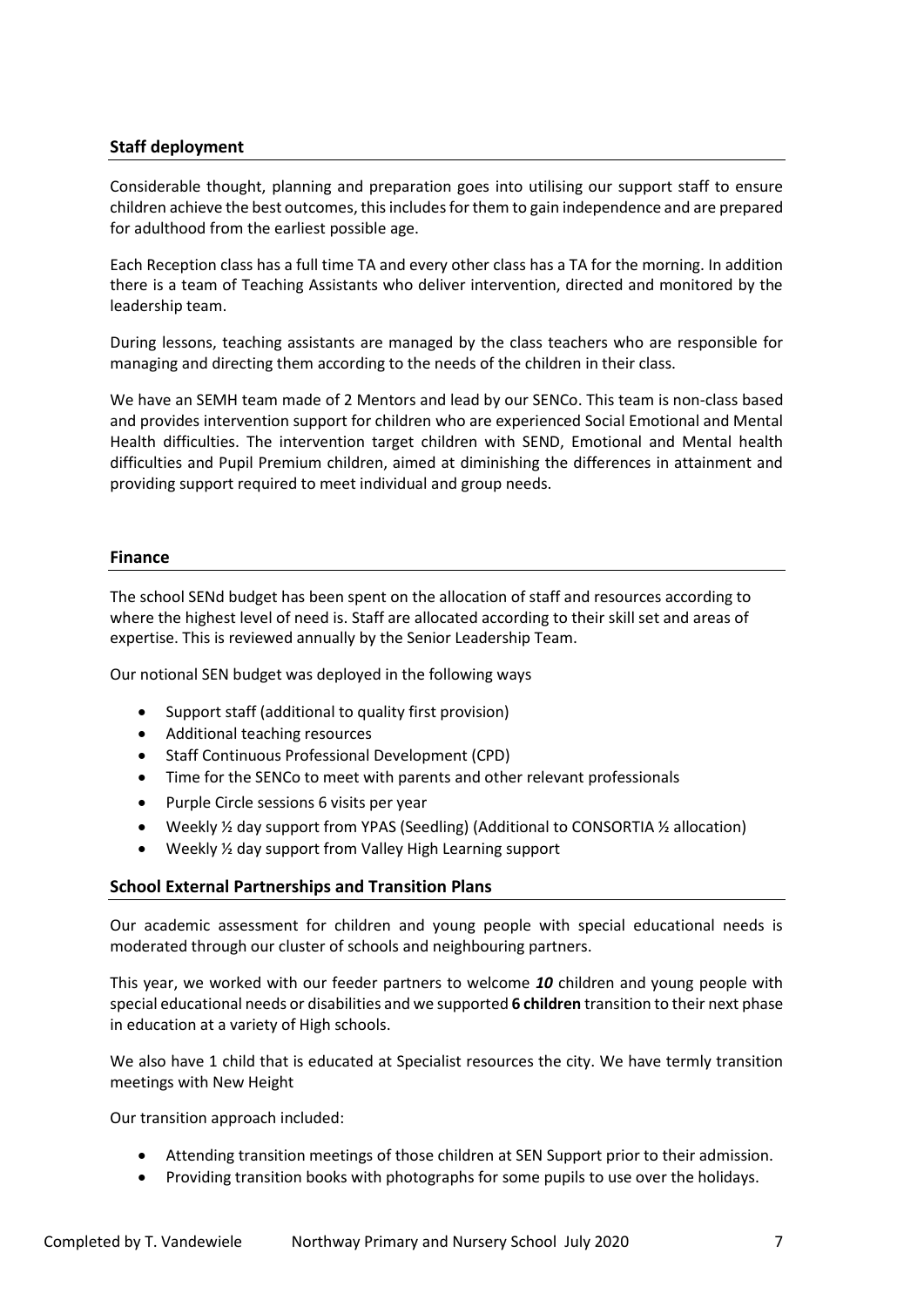- As many visits as are required for individuals and small groups of children.
- Inviting parents of children on the SEND register to arrange a meeting to meet with the SENCo in September.
- Attending School Improvement Liverpool's Transition Event in June.
- Referring/recommending specific children for additional transition days or summer school at secondary feeder schools.
- Ensuring reports on children with SEND are completed and sent to feeder school.
- Holding telephone conversations with staff members from other schools before and after transition

#### **SEND pupil's involvement in Wider Aspects of School Life**

Children with SEND have represented the school as part of a sports team.

Several children on the SEND register continue to hold positions of responsibilities such as prefects, class monitors, register monitors.

#### **What has worked this year?**

We regularly evaluate the effectiveness of provision via termly pupil progress meetings, pupil voice, parent meetings, analysis of assessment data and monitoring schedule.

So far the successes this year are:

- Adapting to the sudden school closure by providing children with SEND remote support via Seesaw, school website, newsletter and telephone communication / consultation
- Social Emotional and Mental Health provision embedded throughout the school, including our morning nurture group and SEMH mentors interventions
- PIVATS 5 (Performance Indicators for Valued Assessment and Targeted Learning) embedded across the school to enhance our monitoring and assessment procedures of children working below key stage expectations
- Promoted parental engagement through parenting course, informal café and monthly meeting around specific issues
- Improved SEMH support for children in Nursery and reception (EYFS), to provide early support and intervention
- Early identification of children needs promptly supported by targeted and monitored interventions (Phonics, reading and Maths)

#### **Further development**

See SEND Action Plan 2020-2021 for strategic plans for developing and enhancing SEND provision for the next academic year

- Improve attainment in EYFS for Speech and Language on entry by introducing Wellcomm (GL Assessment) to identify need and provide support. Develop support for children identified as being significantly behind age related.
- Continue to develop the effectiveness of the school's wellbeing provision with a focus on embedding the ROAR approach to mental health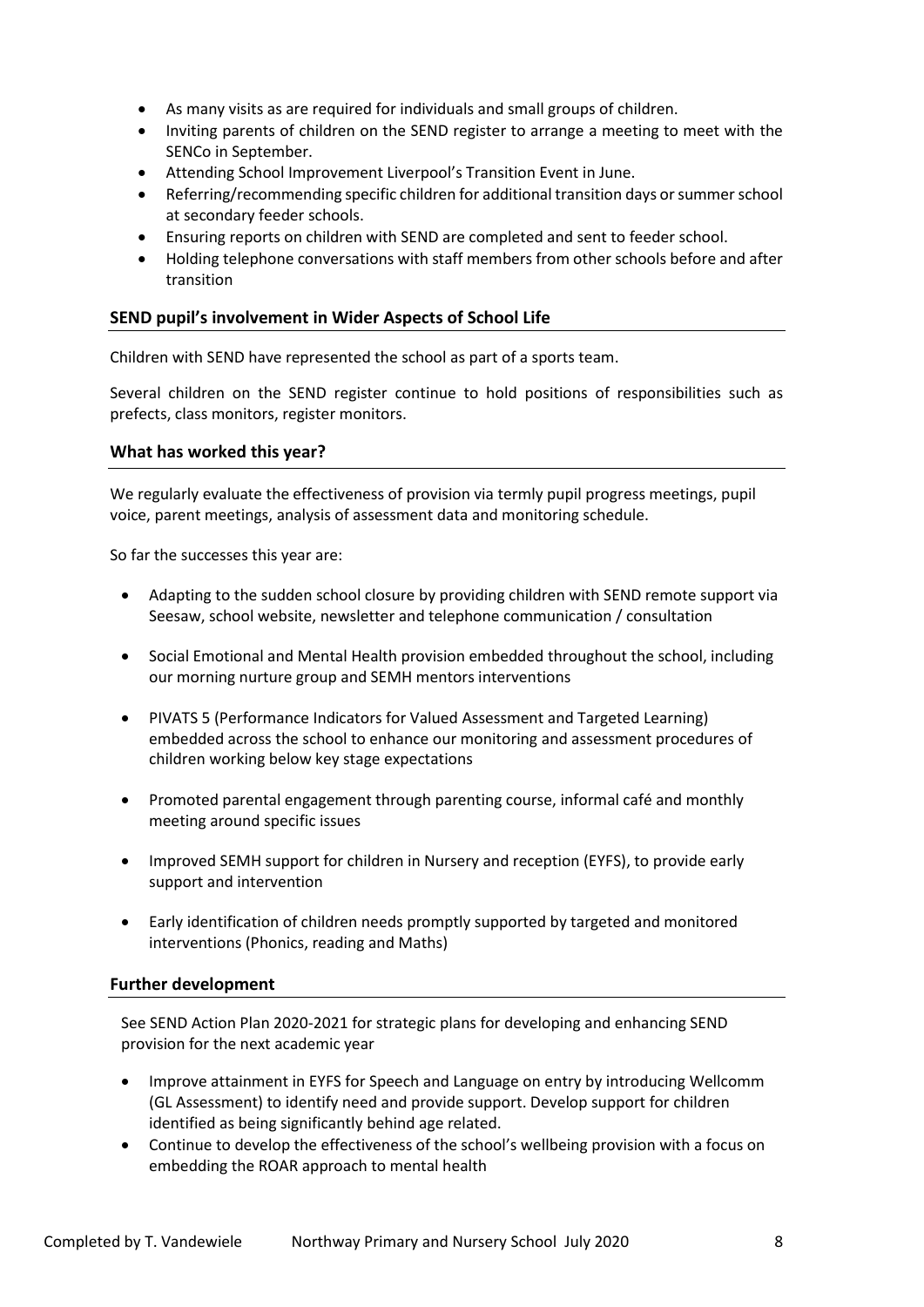- Enhance children with SEND experience of the wider curriculum to insure access to a broad curriculum and work adapted to their level in each subject
- Enhance school, parents / careers engagement and collaboration to ensure effective joint planning of children's provision

#### **Relevant school policies underpinning this SEN Information Report include:**

SEN Policy, Teaching and Learning Policy, Marking Policy, Equal Opportunities Policy, Behaviour Policy, Anti-Bullying Policy, Attendance and Lates Policy, Assessment Policy, Child Protection Policy, Complaints, Compliments and Comments Policy, Health and Safety Policy, Escalation Guidance Policy 2018, Mental Health and Emotional Wellbeing Policy, Managing Medicines in School, Pupil Premium Policy

#### **Legislative Acts taken into account when compiling this report include:**

- Children & Families Act 2014
- Equality Act 2010
- Mental Capacity Act 2005

#### **Complaints**

Any complaints should first be raised with the SENCO, then if necessary with the Head teacher and finally, if unresolved, with the SEND Governor.

Managing parental complaints related to SEN (any of the following may apply)

- All SEN complaints must follow the school's formal complaints procedure.
- Good levels of communication with the parents/carers are maintained throughout the process
- Meetings with the parents/carers are arranged, perhaps involving a mediator such as Parent Partnership if necessary
- Key issues are identified including where there is agreement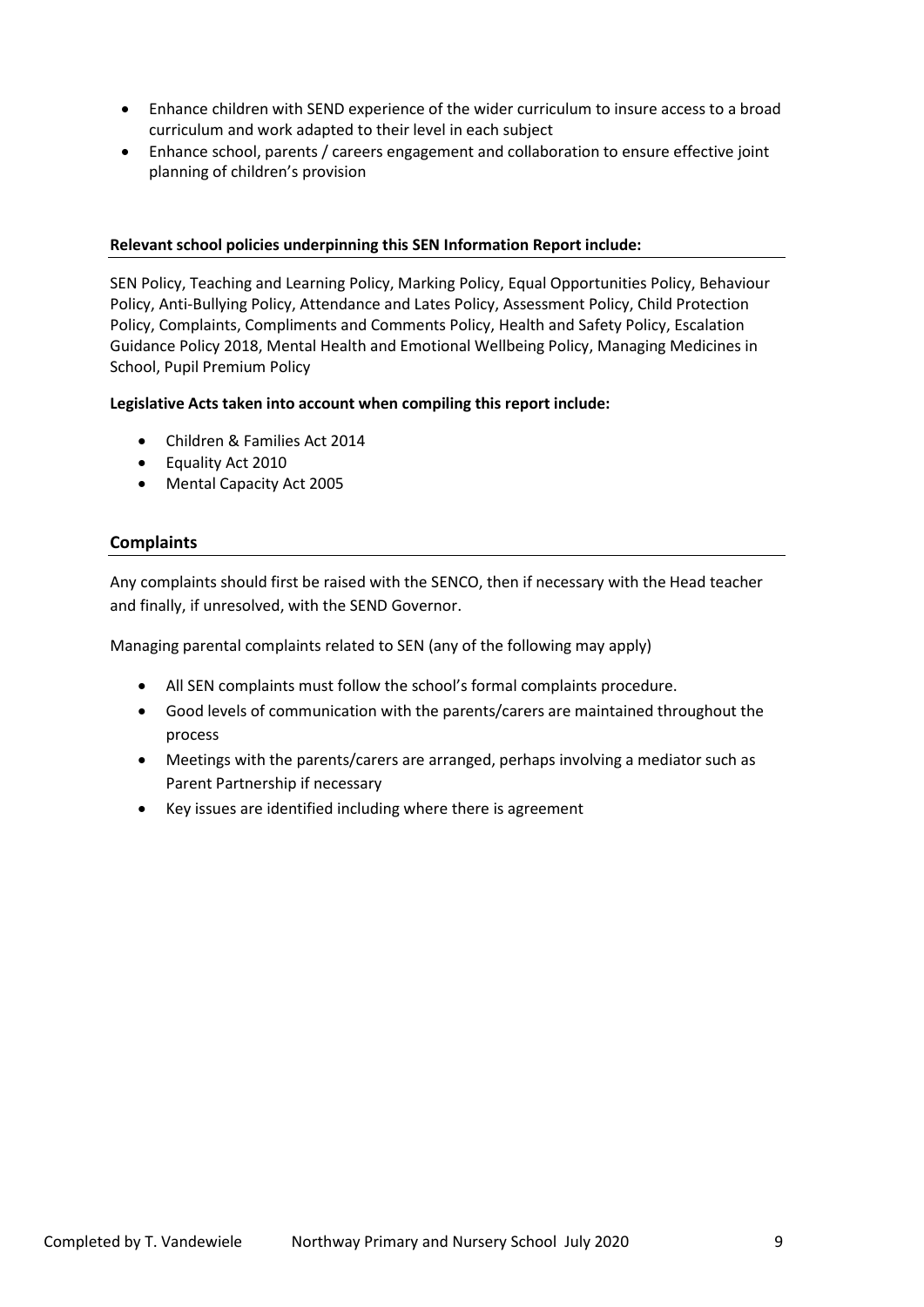## **Addendum: SEN information report during school closure**

From 20th March 2020 parents were asked to keep their children at home, wherever possible, and for schools to continue to provide care for a limited number of children – those who are vulnerable and children whose parents are critical to the COVID-19 response – who absolutely need to attend and who cannot be safely cared for at home. 'Vulnerable children' includes those supported by social care, those with safeguarding and welfare needs (including those on child in need and child protection plans), 'looked after' children, young carers, disabled children and those with education, health and care (EHC) plans.

Northway Primary and Nursery School was closed and staff were redeployed to two Hubs from Monday 22<sup>nd</sup> March to Friday 29<sup>th</sup> June. . School reopened to specific pupils on Monday 1st June 2020.

This SEND Information Report contains details of our individual arrangements and changes to our usual mode of working in the following areas during school closure:

- Vulnerable children and eligibility
- Children with SEND Safeguarding, attendance and monitoring of wellbeing
- Arrangements for consulting parents of, and young people with SEND
- The approach to teaching children with SEND

## **Vulnerable children and eligibility during school closure (March 20 - July 20)**

Vulnerable children include those children and young people up to the age of 25 with education, health and care (EHC) plans.

Those with an EHC plan were risk-assessed in consultation with the Local Authority and parents, to decide whether a school place was required in order to meet their needs, or whether they could safely have their needs met at home. This could include, if judged necessary by the LA, carers, therapists or clinicians visiting the home to provide any essential services. All children and young people with EHC plans could safely remain at home.

These risk assessments took into consideration a number of different risks to each individual, including:

- The potential health risks to the individual from COVID-19, bearing in mind any underlying health conditions. This will be on an individual basis and with advice from an appropriate health professional where required
- The risk to the individual if some or all elements of their EHC plan cannot be delivered at all, and the risk if they cannot be delivered in the normal manner or in the usual setting
- The ability of the individual's parents or home to ensure their health and care needs can be met safely
- The potential impact to the individual's wellbeing of changes to routine or the way in which provision is delivered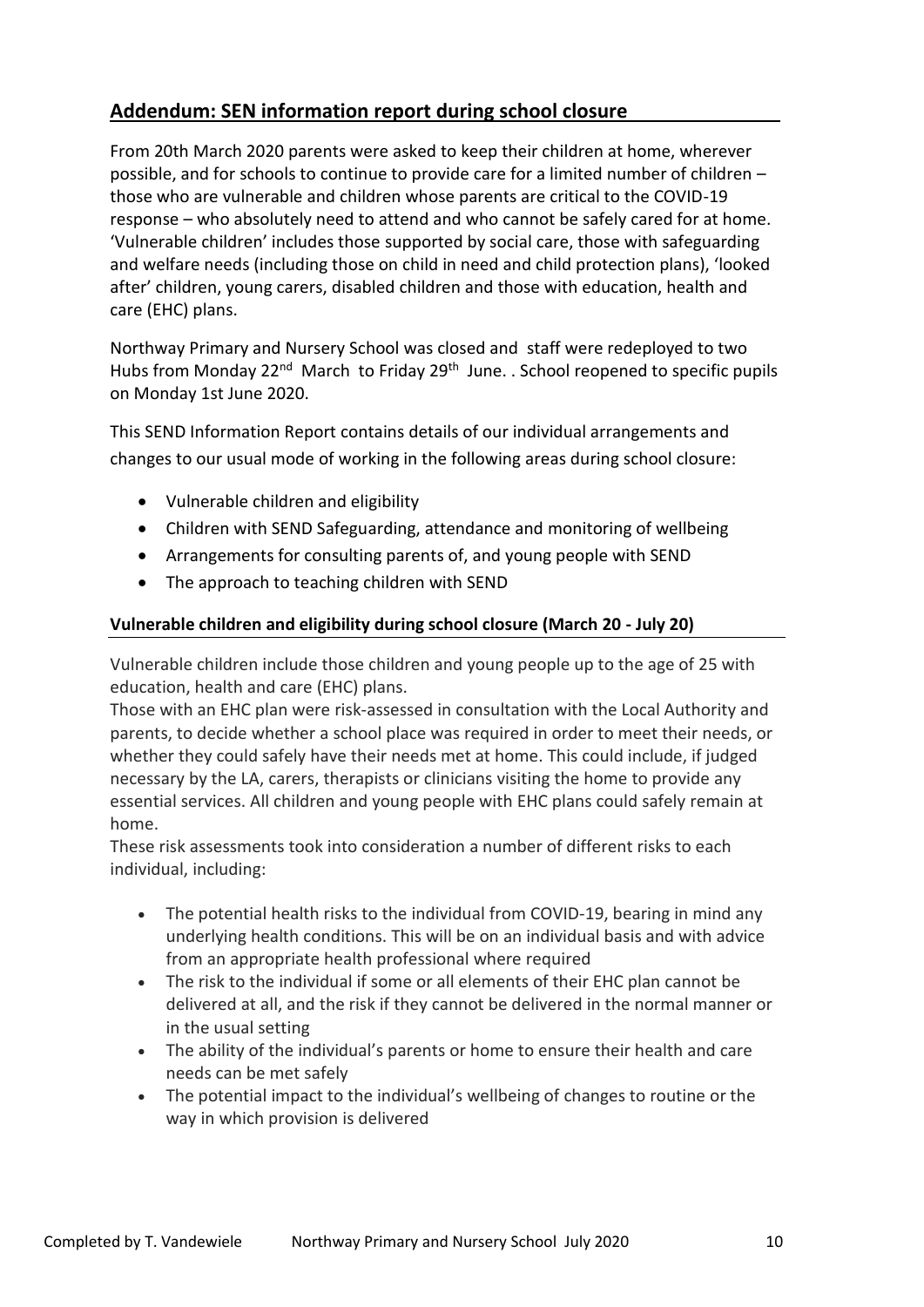The Coronavirus Act 2020 allows the Secretary of State, where appropriate, to temporarily lift the statutory duty on local authorities to maintain the precise provision in EHC plans, with local authorities needing instead to apply 'reasonable endeavours' to support these children and their families.

## **Safeguarding, attendance and monitoring of wellbeing (March 20 – July 20)**

Northway Primary and Nursery school continued in its commitment to ensure the safety and wellbeing of its children during the period of general school closure.

None of the children with EHC plans took up a place in school and were all cared for at home, an individual risk assessment was completed and regular communication maintained by our SEMH team and SENCo.

The communication included; remote contact, phone contact, newsletter and information on our website. Other individualised contact methods were recorded on CPOMS.

For children with SEND, but without an EHC plan, who had not been offered a place in school, contact details for key staff were available on the school website and identified individuals received regular phone calls from our SEMH team. This ensured that parents of children with SEND always had a way of contacting and communicating with school staff where needed. A request for consultation was added to our website.

## **The approach to teaching children with SEND (March 20 – July 20)**

For children with EHC plans who were being cared for at home, regular communication to ensure that contact is maintained with key school staff. These communications included: discussions around appropriate learning activities, adaptions to learning resources/activities and discussions of strategies for supporting children at home. In addition to Seesaw activities planned by class teacher, all families were sent a link [\(https://padlet.com/tvandewiele/npcycxc3cg3o\)](https://padlet.com/tvandewiele/npcycxc3cg3o) to a homework pack with resources to support the change of timetable and routine, sensory activities and key websites personalised to the needs of each child.

For children with SEND, but without an EHC plan, class teacher signposted within year group home learning to support them in accessing appropriate learning activities. Parents and Guardians were able to communicate directly with teacher via SeeSaw. Learning packed were printed and delivered to some family who had difficulty accessing the online resources.

## **Arrangements for consulting parents of, and children with SEND (March 20 – July 20)**

Working in partnership with children with SEND and their parents continued to be central to Northway Primary and Nursery School's policies and practice.

The views of parents and children were considered in determining whether children with EHC plans needed a place in school, as detailed above.